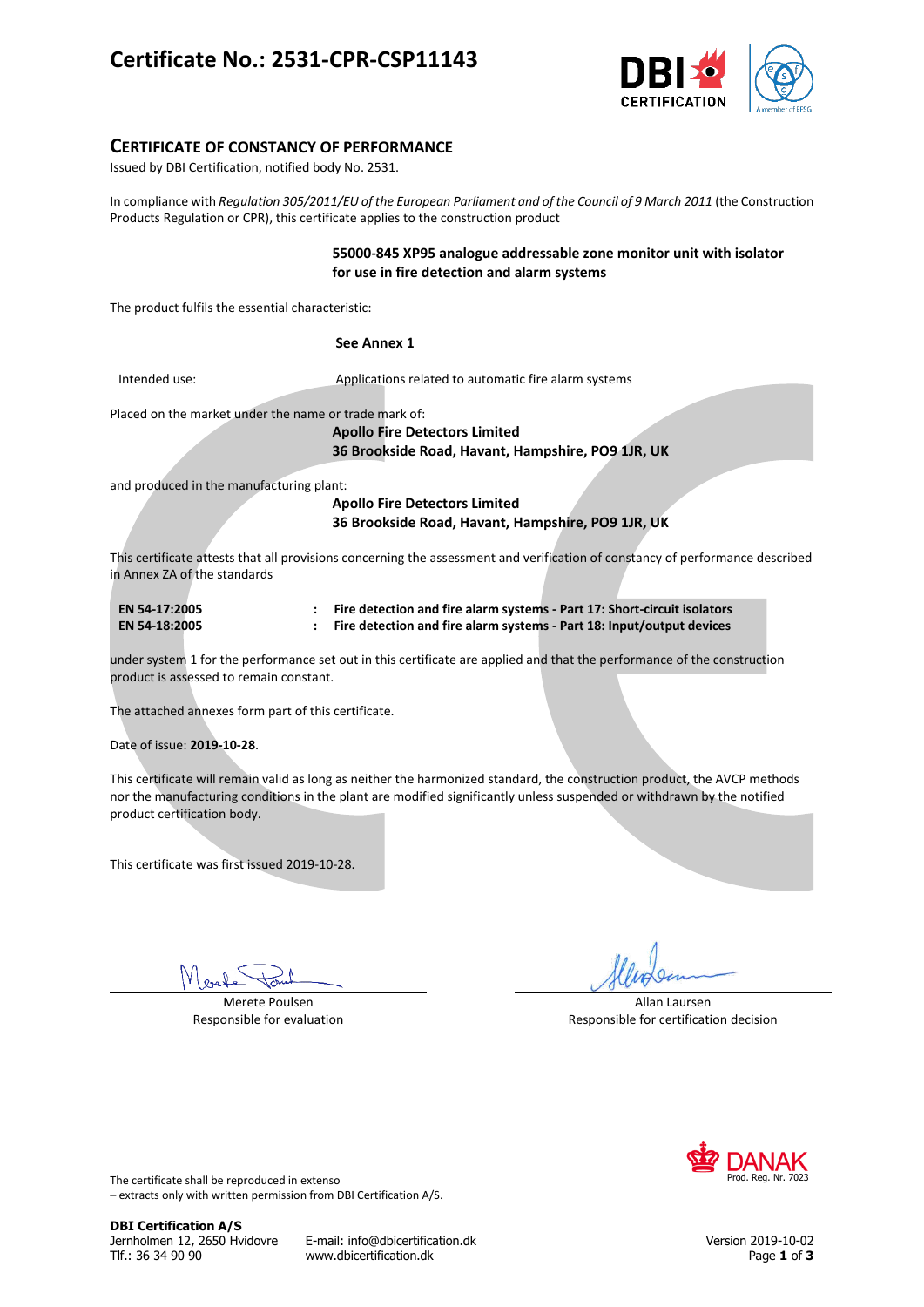### **Certificate No.: 2531-CPR-CSP11143**



Annex 1

#### **EXTENT**

**Type:**

55000-845 XP95 analogue addressable zone monitor unit with isolator for use in fire detection and alarm systems

#### **Performance**

| <b>Essential characteristics</b>       | <b>Clauses in EN 54-17:2005</b> | Performance |
|----------------------------------------|---------------------------------|-------------|
| Performance under fire conditions      | 5.21                            | Pass        |
|                                        |                                 |             |
| Operational reliability                | 4                               | Pass        |
| Durability of operational reliability; | 5.4, 5.5                        | Pass        |
| temperature resistance                 |                                 |             |
| Durability of operational reliability; | 5.9 to 5.12                     | Pass        |
| vibration resistance                   |                                 |             |
| Durability of operational reliability; | 5.6, 5.7                        | Pass        |
| humidity resistance                    |                                 |             |
| Durability of operational reliability; | 5.8                             | Pass        |
| corrosion resistance                   |                                 |             |
| Durability of operational reliability; | 5.3, 5.13                       | Pass        |
| electrical stability                   |                                 |             |
|                                        |                                 |             |

1) This is assuming that the effect of the fire is to cause a short circuit in the transmission path that is protected by these devices

| <b>Essential characteristics</b>       | <b>Clauses in EN 54-18:2005</b> | Performance                                                                                                         |
|----------------------------------------|---------------------------------|---------------------------------------------------------------------------------------------------------------------|
| Response delay (response time)         | 5.21                            | Pass                                                                                                                |
| Performance under fire conditions      | 5.1.4                           | Pass                                                                                                                |
| Operational reliability                | 5.1.4                           | Pass                                                                                                                |
| Durability of operational reliability; | 5.3, 5.4                        | Pass                                                                                                                |
| temperature resistance                 |                                 |                                                                                                                     |
| Durability of operational reliability; | 5.8 to 5.11                     | Pass                                                                                                                |
| vibration resistance                   |                                 |                                                                                                                     |
| Durability of operational reliability; | 5.5, 5.6                        | Pass                                                                                                                |
| humidity resistance                    |                                 |                                                                                                                     |
| Durability of operational reliability; | 5.7                             | Pass                                                                                                                |
| corrosion resistance                   |                                 |                                                                                                                     |
| Durability of operational reliability; | 5.2, 5.12                       | Pass                                                                                                                |
| electrical stability                   |                                 |                                                                                                                     |
|                                        |                                 | 1) Response delays may not be a function of the input/output device, in which case no assessment is made as part of |
| this standard                          |                                 |                                                                                                                     |
|                                        |                                 |                                                                                                                     |



The certificate shall be reproduced in extenso – extracts only with written permission from DBI Certification A/S.

Jernholmen 12, 2650 Hvidovre E-mail: info@dbicertification.dk Version 2019-10-02 www.dbicertification.dk